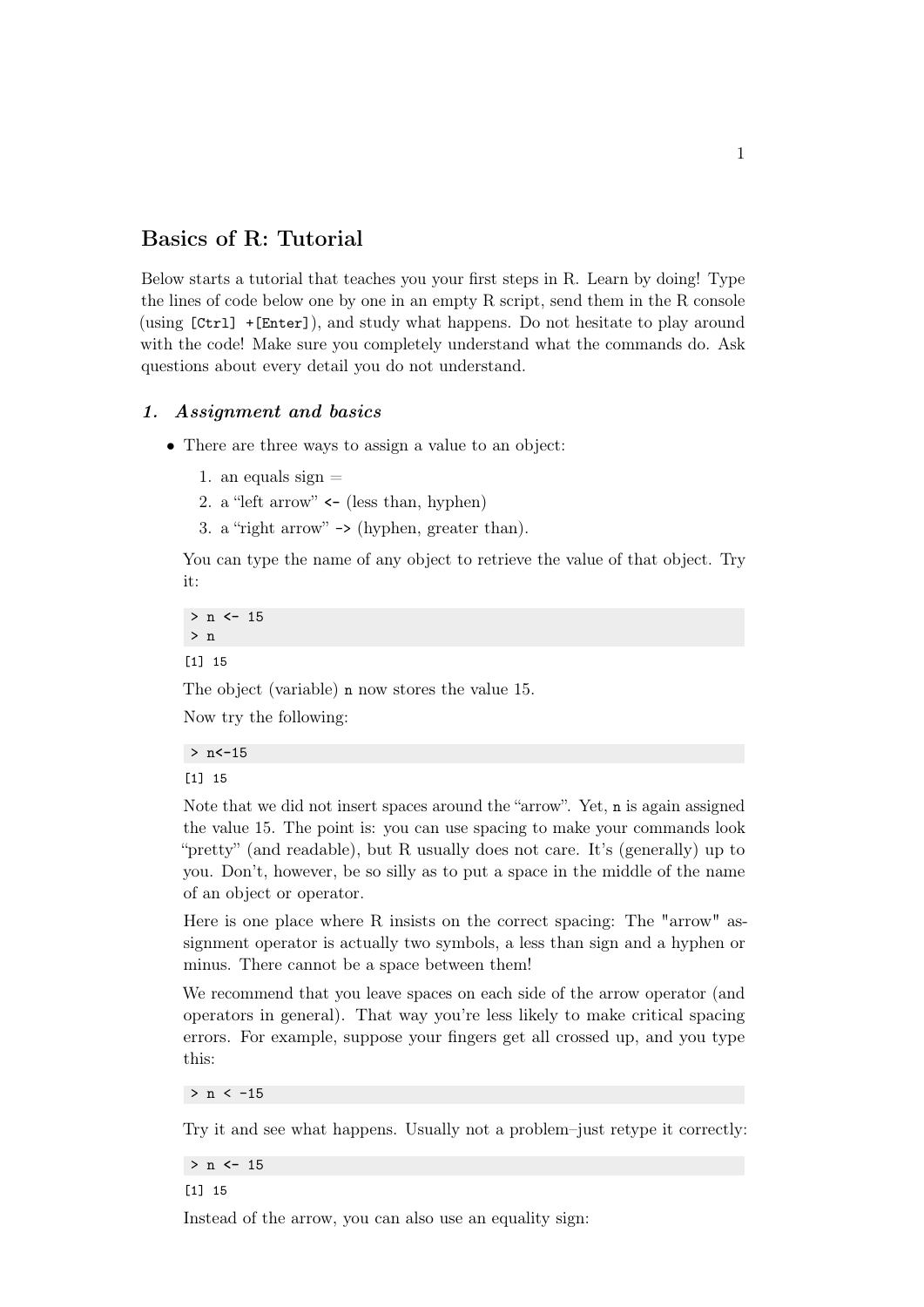```
> a = 12> a
```
[1] 12

You can even do this:

```
> 24 \rightarrow z # the arrow always points towards the variable name
> z
```
[1] 24

• As in any good programming language, you can insert comments into R code. Any line or partial line in R beginning with the hash symbol  $(\#)$  is a comment, or note, and R will ignore it.

```
\rightarrow # This is just a note.
\rightarrow ### And so is this.
> n \leq 15 \# And so is this.
```
[1] 15

In the last line, R will assign the value 15 to the object n and ignore all the comments after the hash symbol.

• If you surround an assignment with parentheses, R prints the value to the screen. Compare the output of this command

> n **<-** 8

with the output of this command

```
> (n <- 8)
```
[1] 8

Note, by the way, that n previously had the value 15; we have now overwritten it with the value 8.

• Variable names must start with a letter, but may also contain numbers and periods:

```
> (var.s13 <- 4)
[1] 4
```
• R is case sensitive. That is, n and N are different variables.

```
> (N <- 26.42)
[1] 26.42
> \mathbf{n} \# The value of n is still 8.
[1] 8
```
• To see a list of your objects, use the function **ls**(). The parentheses () are required, even though there are no arguments.

```
> ls()
[1] "a" "n" "N" "var.s13" "z"
```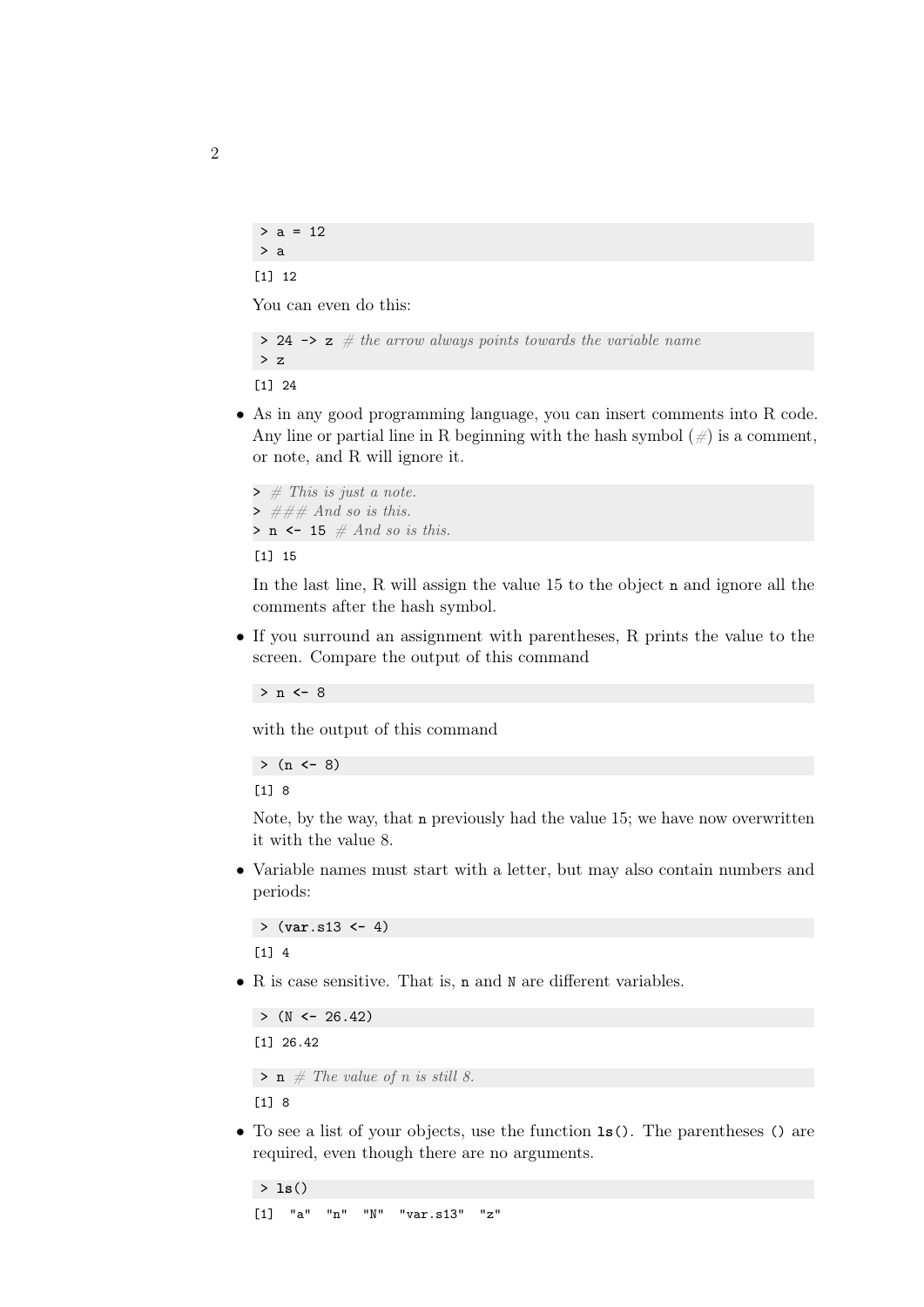• Use **rm**() to delete objects you no longer need.

```
> rm(n)
> ls()
[1] "a" "N" "var.s13" "z"
```
• You may obtain online help about a function using either the **help**() command or a question mark.

```
> ?ls
> help(rm)
```
• Several commands are available to help find a command whose name you do not know.

```
\rightarrow apropos("help") \# Find commands with "help" in their name
[1] ".helpForCall" "help" "help.search" "help.start"
[5] "link.html.help"
```
## 2. Simple calculations

• R may be used for simple calculations, using the standard arithmetic symbols +, -, **\***, **/**, and ^ (exponentiation), as well as parentheses.

```
> a <- 12 + 14
  > a
  [1] 26
  > 3*5
  [1] 15
  > (20 - 4)/2
  [1] 8
  > 7^2[1] 49
• Standard mathematical functions and constants are available.
  > exp(2) # Exponential function
  [1] 7.389056
  > log(10) # Natural log
  [1] 2.302585
  \rightarrow log10(10) # Log with base 10
  [1] 1
```
- $[1] 6$
- $> pi$  # The mathematical constant pi
- [1] 3.141593